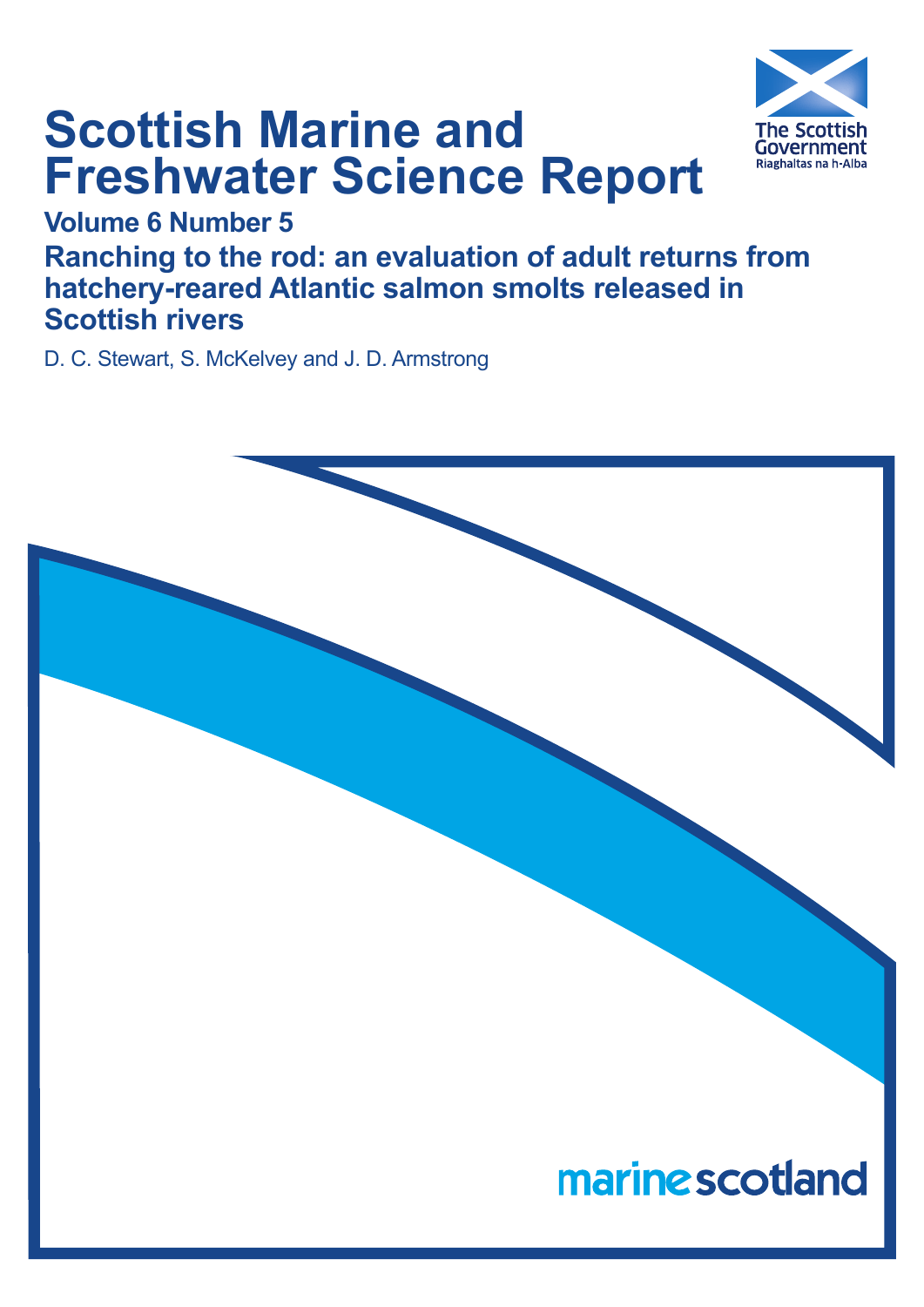© Crown copyright 2015

Scottish Marine and Freshwater Science Report Volume 6 Number 5

### **Ranching to the rod: an evaluation of adult returns from hatchery-reared Atlantic salmon smolts released in Scottish rivers**

**D. C. Stewart, S. McKelvey and J. D. Armstrong**

Published by Marine Scotland Science

ISSN: 2043-7722 DOI: 10.7489/1610-1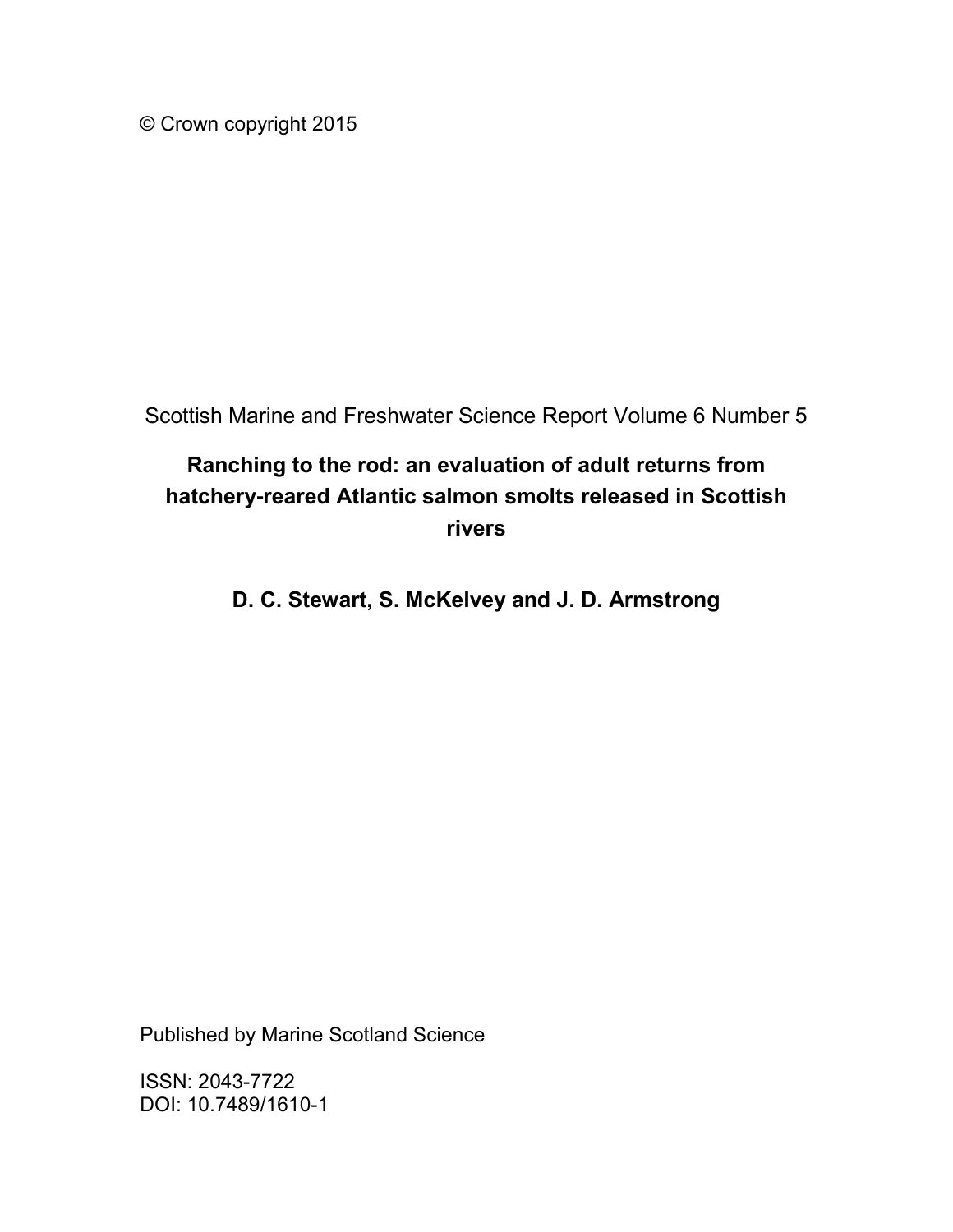Marine Scotland is the directorate of the Scottish Government responsible for the integrated management of Scotland's seas. Marine Scotland Science (formerly Fisheries Research Services) provides expert scientific and technical advice on marine and fisheries issues. Scottish Marine and Freshwater Science is a series of reports that publishes results of research and monitoring carried out by Marine Scotland Science. It also publishes the results of marine and freshwater scientific work that has been carried out for Marine Scotland under external commission. These reports are not subject to formal external peer-review.

This report presents the results of marine and freshwater scientific work carried out by Marine Scotland Science.

Marine Scotland Science Freshwater Fisheries Laboratory **Faskally Pitlochry** PH16 5LB

Copies of this report are available from the Marine Scotland website at [www.scotland.gov.uk/marinescotland](http://www.scotland.gov.uk/marinescotland)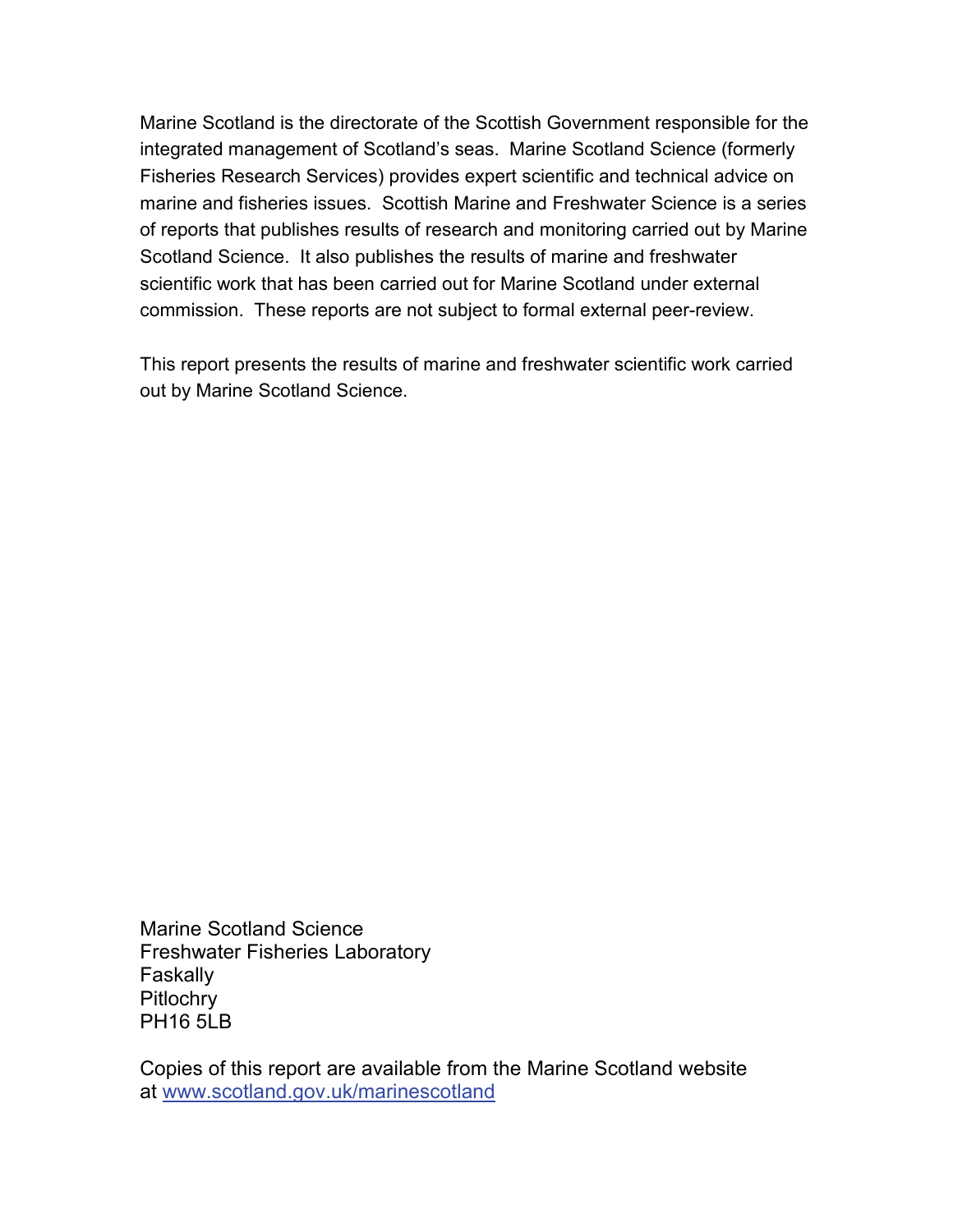#### **Ranching to the rod: an evaluation of adult returns from hatchery-reared Atlantic salmon smolts released in Scottish rivers**

David C. Stewart<sup>1</sup>, Simon McKelvey<sup>2</sup> and John D. Armstrong<sup>1</sup>

Freshwater Fisheries Laboratory Faskally, Pitlochry, PH16 5LB, UK

<sup>2</sup>Conon District Salmon Fisheries Board c/o Finlayson Hughes, 43 Church Street, Inverness, IV1 1DR, UK

#### **Summary**

The introduction of hatchery-reared Atlantic salmon smolts to rivers in support of local salmon fisheries (termed ranching) is a controversial subject with little information available to fishery managers on the value of the method in a Scottish context. Here we present recapture data from monitored smolt releases on four Scottish rivers and compare return rates of hatchery and wild-reared salmon smolts originating from a common stock on two of these rivers. Rod recapture rates from stocked hatchery smolts ranged from 0-0.23%. In comparative tests return rates for wild-reared fish were on average ten times greater than those for stocked fish (range 6 to 13-fold where at least one reared fish returned). Given the relatively poor returns and associated production costs any benefit to fisheries of stocking with hatchery-reared smolts is unlikely to be sustainable in the Scottish context. Furthermore, risks of adverse genetic effects should be considered.

#### **Introduction**

Atlantic salmon (*Salmo salar* L.)*,* are fish of great cultural importance, which for many years have supported substantial fisheries in countries bordering the North Atlantic Ocean. In most regions salmon live in fresh water for 1-4 years before smolting and migrating to sea. The fish then grow rapidly at sea before returning after one winter, as grilse (1SW), or longer, as multi-sea-winter (MSW) salmon. The species is currently in decline in many parts of its range, probably due in large part to reduced survival at sea (ICES, 2014). This pattern of decline has focussed attention on the need to maximise the output of high quality smolts from rivers to mitigate, where possible, reductions in numbers of returning adults.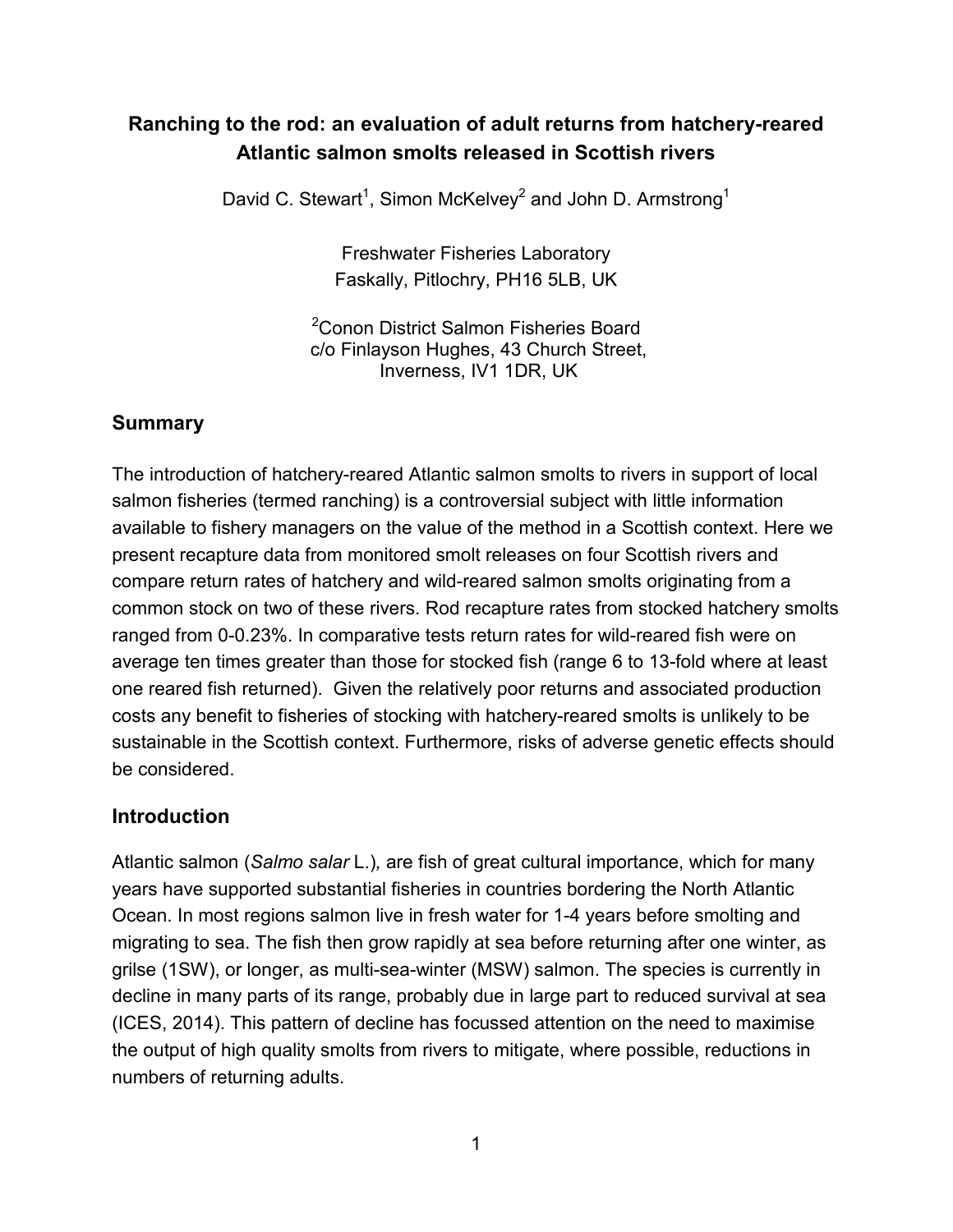The numbers of smolts produced in river systems are limited by the availability of suitable habitat, which varies with fish size, and the presence of competitors and predators (Armstrong and Nislow, 2006). Stocking of early life stages is therefore likely to invoke competition with wild-reared fish (Metcalfe et al., 2003). A potential option for increasing production of smolts beyond the capacity of the river is to rear salmon in aquaculture facilities and stock them into the river only when they are ready to migrate to sea. This process is termed "ranching". Salmon are believed to imprint on specific odour cues during their out-migration and to use these to locate home reaches on their return to fresh water (e.g. Hasler and Sholz, 1983). Hence, ranched fish are stocked in rivers above the site to which they are required to return.

Although the technique of ranching salmon has been advocated by some fishery managers in Scotland, there appears to have been little formal analysis of the method in the Scottish context. Such information is important for evaluating the economies of potential fisheries based on ranching, and for assessing aspects of the value of the method for conservation purposes. Although there has been some review of a range of studies of survival of either wild or hatchery-reared smolts in the UK and Ireland (Aprahamian et al., 2003), only the studies of marine survival in the River Bush (Crozier and Kennedy, 1993) and the Burrishoole system (Piggins and Mills, 1985) have directly compared the two categories of fish during the same years within the same river system.

To investigate the effectiveness of smolt ranching as a tool to enhance local salmon fisheries, we examine first, the range of recapture rates from monitored smolt releases in Scottish rivers and second, we compare returns from hatchery and wild-reared smolts originating from the same stocks released concurrently at the same river sites. We then consider a range of practical issues associated with operating a smolt ranching scheme on a Scottish river, both for conservation and fishery enhancement purposes, and then, using best available information, assess the likely financial implications.

#### **Materials and methods**

#### **Rod-caught recaptures from hatchery-reared smolts**

Hatchery-reared smolts were released in four Scottish river catchments (Figure 1, Table 1) in the period 1987-2000. In all cases stocked smolts were the progeny of local-caught adult fish. On the Rivers Dionard, Conon and Tay, brood stock was collected annually, close to spawning, in late autumn. Crosses of mature fish were made randomly within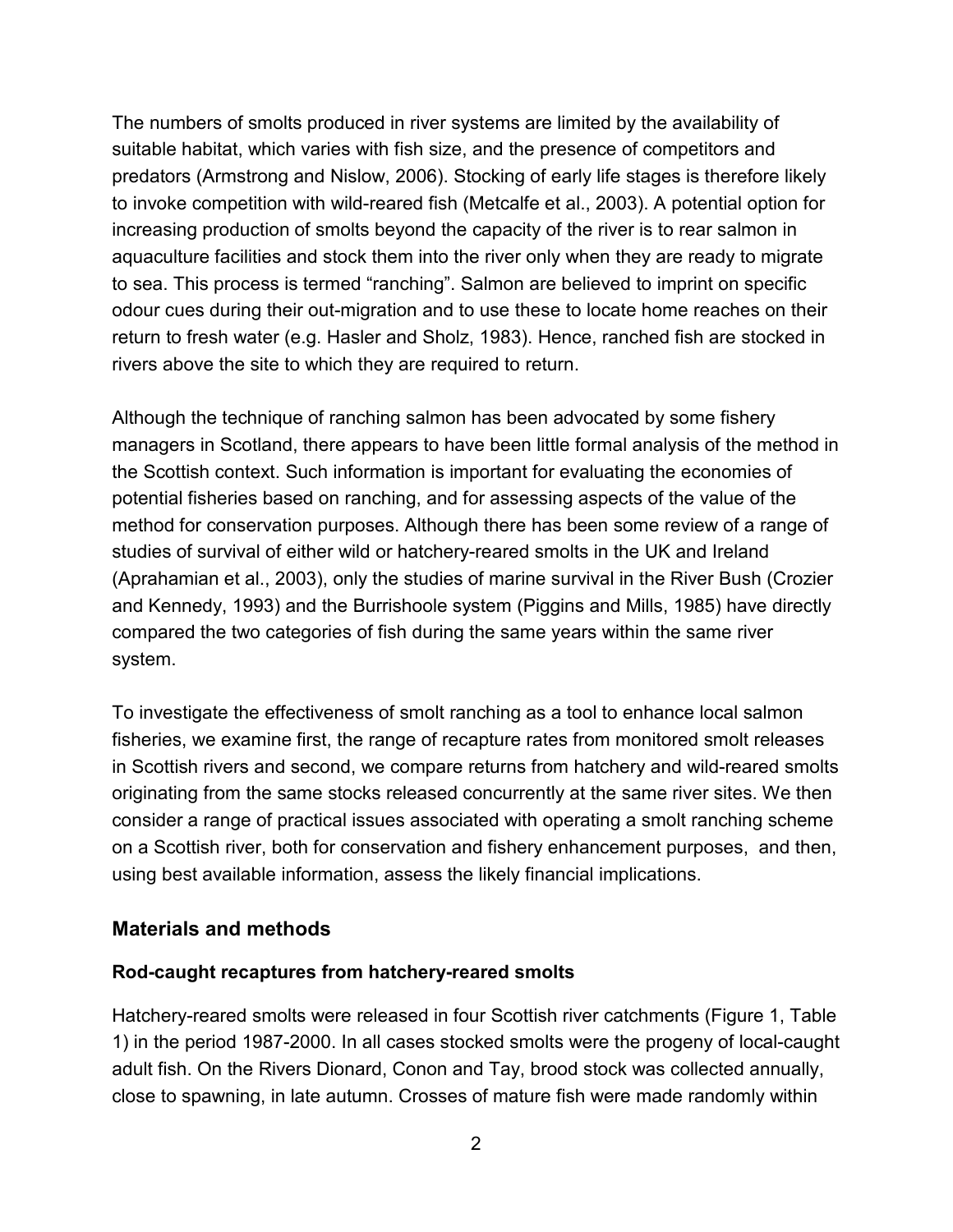groups, and the resultant offspring were reared in tanks. On the River Lochy, smolts were derived from brood stock of Lochy origin that had been bred in captivity for several generations (number unknown) by a commercial fish farm operator and were cagereared. In all cases hatchery-reared smolts were fed a diet of commercial pelleted fish food.

Stocked smolts were selected on size (>100 mm) and evidence of smolting (silvering, blackening of fins). Using standard procedures, each fish was anaesthetised, tagged with a coded wire microtag (CWT) and adipose fin-clipped to aid recognition. The tagging process took place up to several weeks before the fish were stocked and stocking took place in spring (i.e. mid. April to mid. May). On the Rivers Lochy and Conon, smolts were released as one-year-olds (S1s), whereas those released on the Dionard and Tay comprised both S1 and two-year-old (S2) fish. As there were no significant differences in the recapture rates of S1s and S2s stocked in the Tay in the same years (Fishers exact test; p=0.404) the two categories have been combined. In years when S1s and S2s were both released in the Dionard , the recaptures generated were insufficient to allow comparisons (Table 1). Tagged fish were transported and released at sites within or upstream of the main fishing beats, generally in the lower sections of the rivers ca. 5-15 km above the head of tide. In most cases, stocked smolts were released directly into rivers. The exceptions were those stocked in the River Dionard when in three of four years a proportion (unknown) of the stocked fish was held in release pens for a period prior to release.

#### **Comparative smolt releases**

Comparisons were made of wild and hatchery-reared smolts from the River Conon (2 years) and the River Tay (1 year). Hatchery smolts were batch-stocked as S1s on the Conon and as S2s on the Tay. Several days prior to release, stocked smolts were tagged with Passive Integrated Transponders (PITs, Conon) or with CWTs (Tay). Wildreared smolts were trapped as downstream migrants in a fixed trap (Conon) or in a modified Fyke net (Tay) and were tagged and released on the day of capture. Two release sites were used on the Conon: Conon Bridge (NH542560), close to the head of tide, and Torrachilty (NH448544), ca. 10 km upstream from the sea (Table 2). The Tay release site was in the middle reaches of the River Braan tributary (NN939384) ca. 45 km from the sea (Table 2). In both rivers the release of hatchery smolts was timed to coincide with the period of peak smolt migration for wild fish in April. Returns of tagged fish to the Conon were detected using an automatic PIT detection system located in a fish pass at Torrachilty Dam, below the point where the fish were reared. Returns to the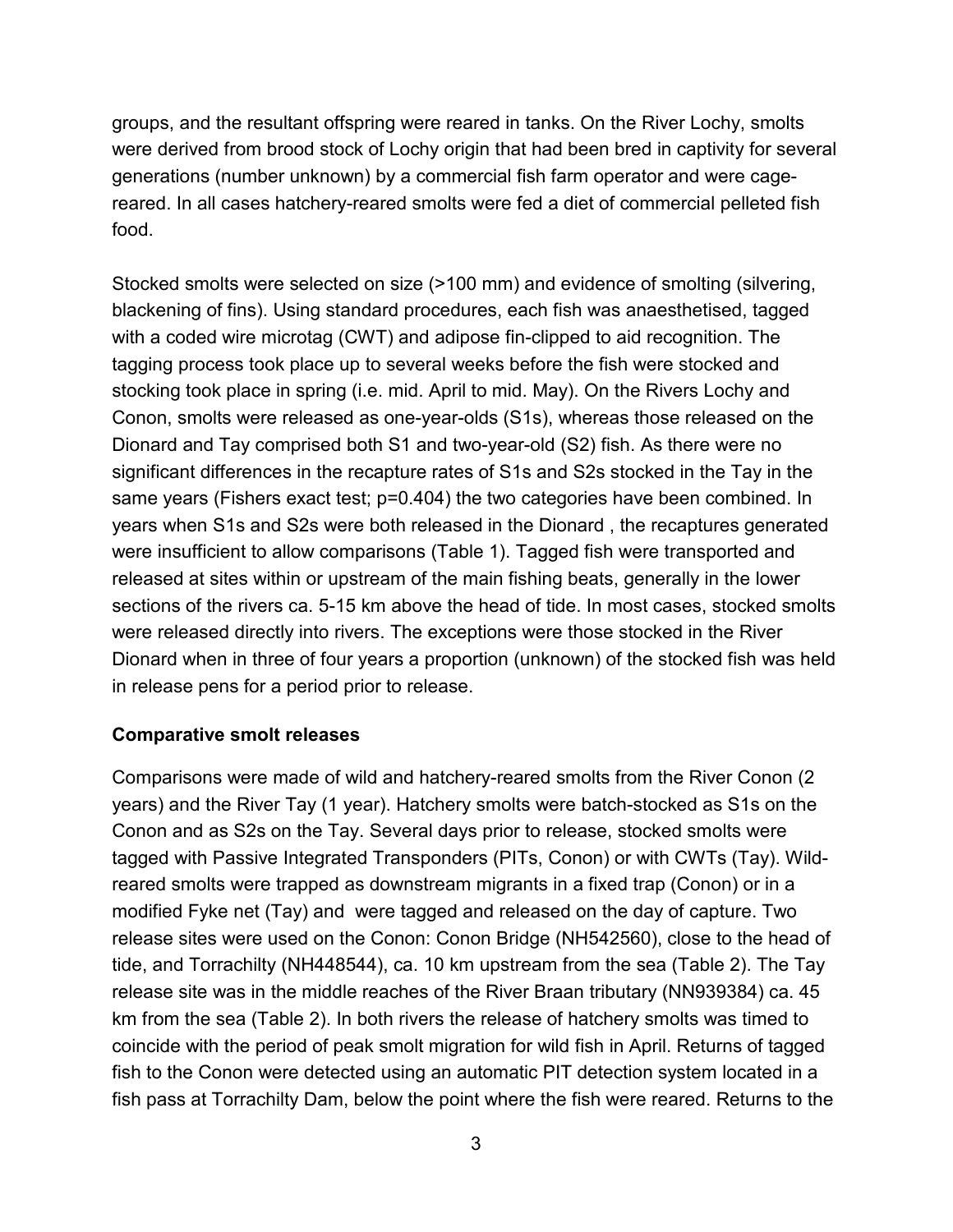Tay were from recaptures of tagged adult fish reported from commercial net and rod fisheries.

#### **Recaptures of tagged fish**

The tagging programmes were publicised widely within the river catchments used for smolt releases. As an incentive, a reward together with tagging information was offered to captors of tagged fish and posters with contact details were displayed in fishing huts and local tackle shops. In addition, on the Rivers Lochy, Dionard and Conon, daily inspections of catches were undertaken by trained ghillies on the main angling beats. Heads of fin-clipped fish were retained and tags later excised and decoded at the Freshwater Fisheries Laboratory, Pitlochry.

Recaptures were also reported from commercial coastal and river/estuary nets and reductions in coastal netting occurred over the course of the study. The Tay releases are therefore represented by two distinct periods. In the earlier period (1991-1994) nets accounted for the majority of reported recaptures (overall 41 compared with 5 rodcaught fish). From 1996-1998 declines in coastal netting and the cessation of a net and coble fishery that operated within the river in 1995, led to an increase in the percentage of rod-caught fish reported from the Tay (Fishers exact test; p< 0.001). A seasonal net and coble fishery also operated in the Conon estuary but reported no recaptured fish. There was no commercial netting in the lower reaches or estuaries of the Rivers Lochy and Dionard during the course of the study.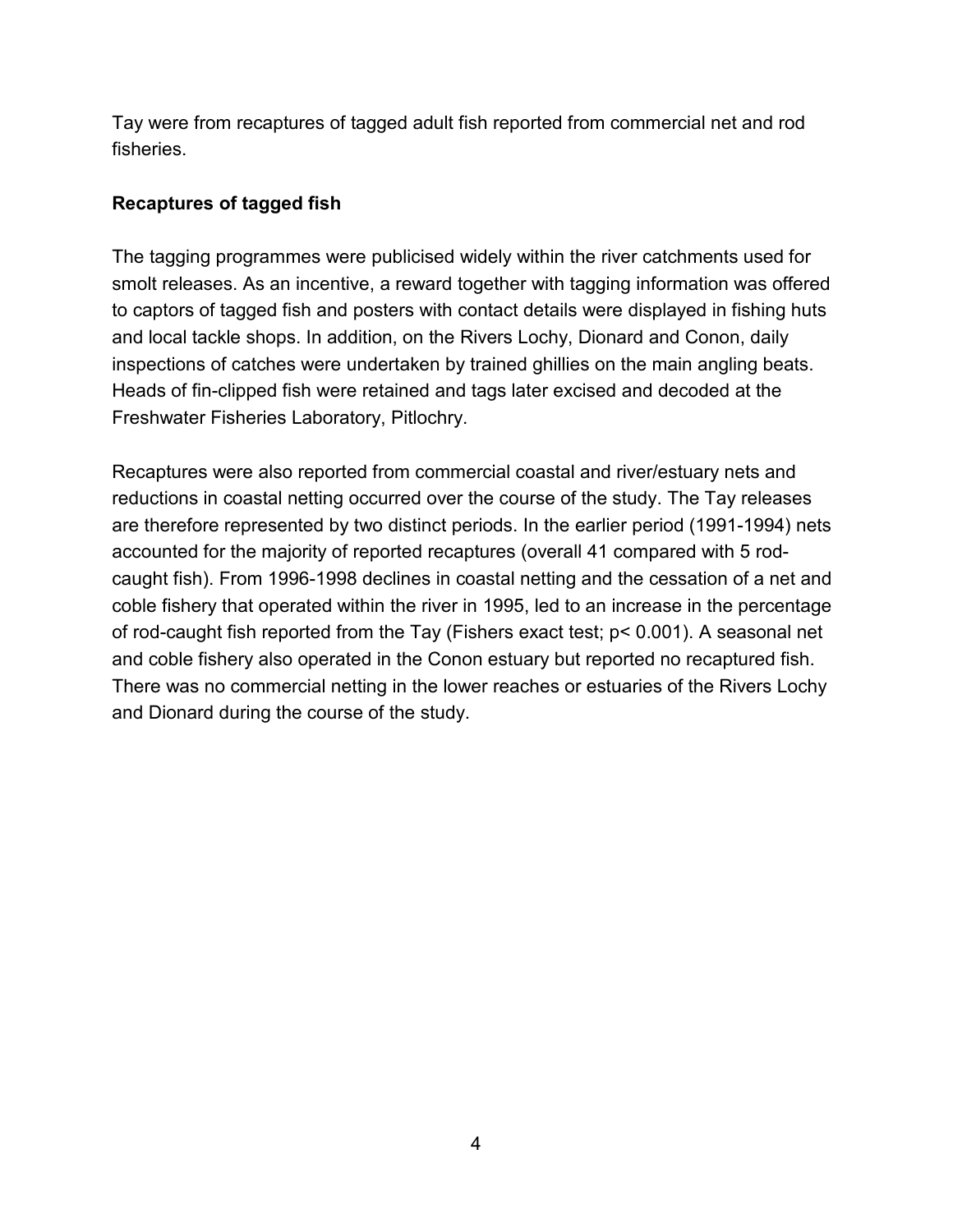**Figure 1.** Map of Scotland showing salmon fishery districts with rivers used for smolt stocking experiments (dark shading). Also shown is the Spey salmon fishery district (light shading) where a study on the economic impact of salmon rod fisheries to the local economy was conducted in 2003 (Butler et. al. 2009).



#### **Results**

#### **Rod-caught recaptures from hatchery-reared smolts**

The release of 90,073 tagged smolts into four river catchments over a twelve year period resulted in 48 tagged adult fish reported caught by anglers in the river of release (Table 1). Most recaptures (42) were caught as 1SW fish with the remainder (6) caught as two-sea-winter (2SW) fish (Table 1).

There was considerable variation between rivers and years with the best returns recorded from releases on the Dionard (1992) and Tay (1997), when each rod-caught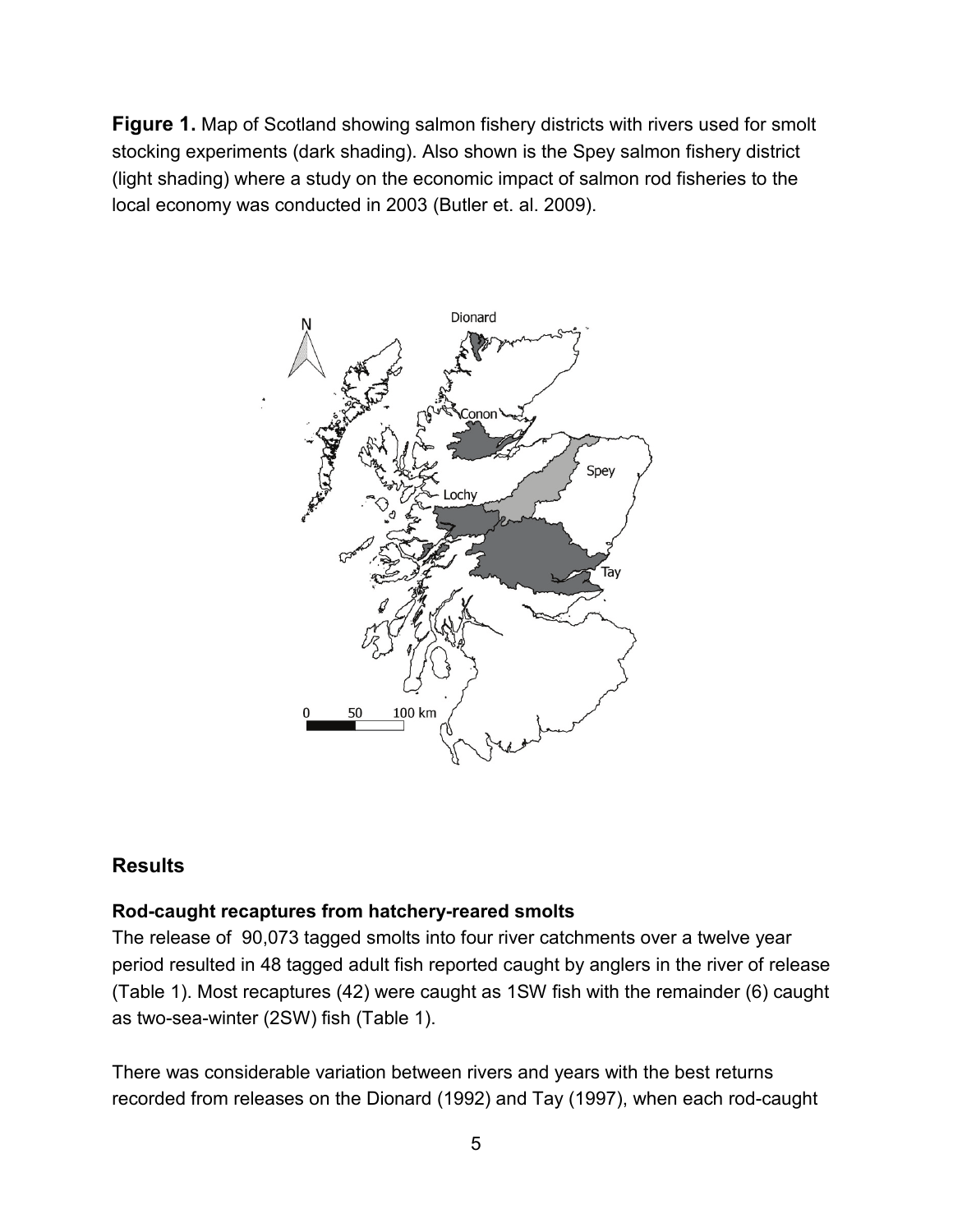salmon was generated by the release of c. 450 smolts. In contrast, zero returns were recorded on five occasions on three different rivers (Table 1). Overall, combining both sites and years, each rod-caught fish that was reported required the release of c. 1800 hatchery-reared smolts.

**Table 1.** Rod-caught recaptures from tagged hatchery-reared smolts released in four Scottish rivers between 1987 and 2000. Recaptures from the Tay are represented by two periods: before (1991-94) and after (1996-98) commercial netting in the river ceased.

| River   | smolt year | number stocked | recaptures                |                         | percentage |  |
|---------|------------|----------------|---------------------------|-------------------------|------------|--|
|         |            |                | 1SW                       | 2SW                     |            |  |
| Lochy   | 1987       | 5140           | $\ensuremath{\mathsf{3}}$ | 0                       | 0.06       |  |
| Lochy   | 1988       | 5184           | 1                         | $\mathbf 0$             | 0.02       |  |
| Lochy   | 1989       | 4841           | 0                         | $\mathbf 0$             | 0          |  |
|         | 1987-89    | 15165          | 4                         | $\boldsymbol{0}$        | 0.03       |  |
| Dionard | 1991       | 8043           | 10                        | 1                       | 0.14       |  |
| Dionard | 1992       | 6462           | 13                        | $\overline{2}$          | 0.23       |  |
| Dionard | 1993       | 5660           | 0                         | 0                       | 0          |  |
| Dionard | 1994       | 5743           | 0                         | $\mathbf 0$             | 0          |  |
|         | 1991-94    | 25908          | 23                        | 3                       | 0.10       |  |
|         |            |                |                           |                         |            |  |
| Tay     | 1991       | 10460          | 1                         | $\mathbf 1$             | 0.03       |  |
| Tay     | 1992       | 3140           | 1                         | $\mathbf 0$             | 0.06       |  |
| Tay     | 1993       | 2120           | $\overline{2}$            | 0                       | 0          |  |
| Tay     | 1994       | 2067           | $\mathsf 0$               | $\mathbf 0$             | 0          |  |
|         | 1991-94    | 17787          | 4                         | 1                       | 0.03       |  |
| Tay     | 1996       | 3459           | 4                         | 1                       | 0.17       |  |
| Tay     | 1997       | 1304           | 3                         | $\mathbf 0$             | 0.23       |  |
| Tay     | 1998       | 3174           | $\overline{2}$            | $\mathbf 1$             | 0.13       |  |
|         | 1996-98    | 7937           | 9                         | $\overline{\mathbf{2}}$ | 0.16       |  |
| Conon   | 1999       | 14145          | 1                         | $\mathbf 0$             | 0.01       |  |
| Conon   | 2000       | 9131           | 1                         | $\mathbf 0$             | 0.01       |  |
|         | 1999-2000  | 23276          | $\overline{2}$            | $\boldsymbol{0}$        | 0.01       |  |

#### **Return rates from comparative releases**

The percentage return rates of both wild and ranched salmon smolts differed between years and release sites and therefore are considered as within-year, within-site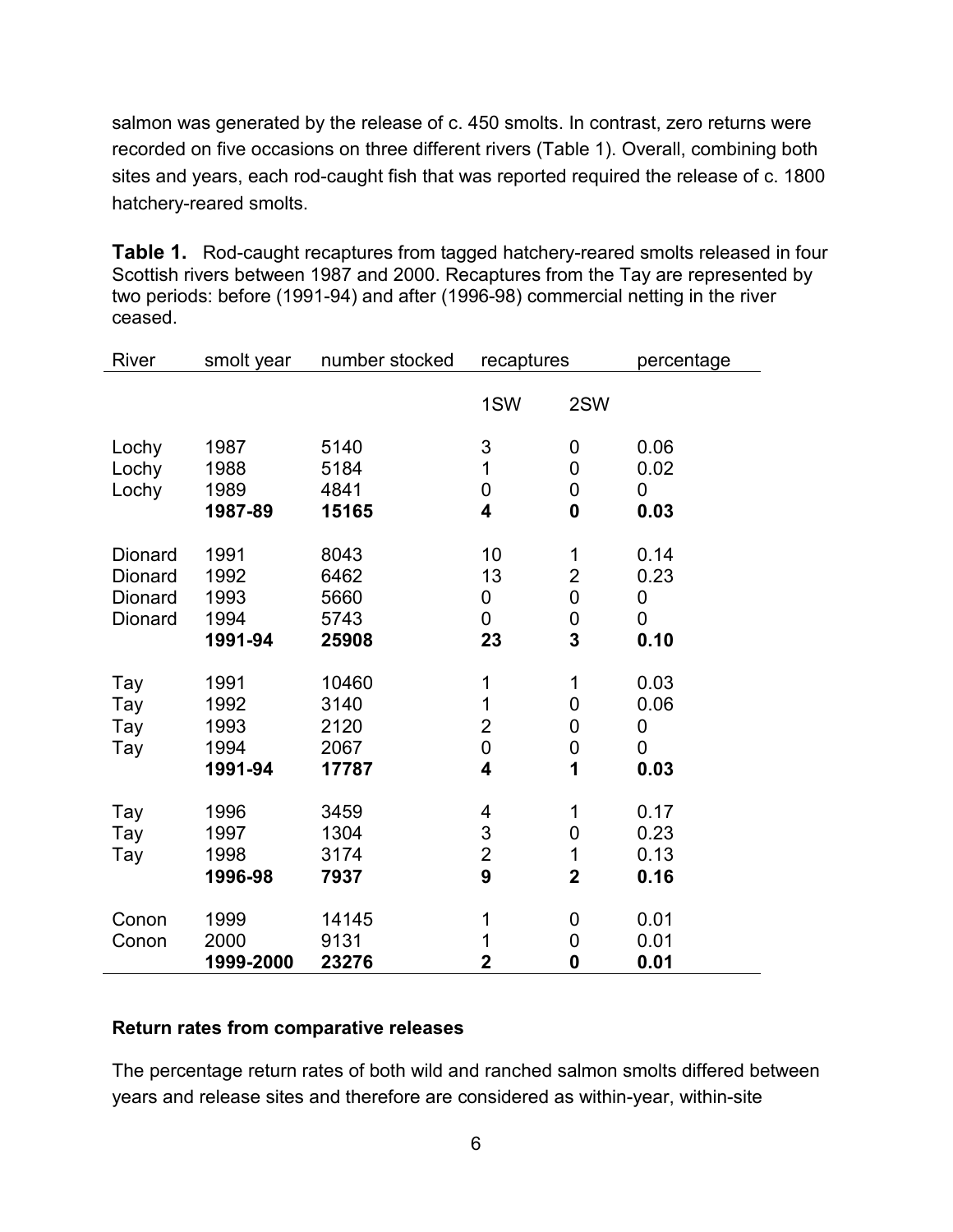comparisons (Table 2). In all paired tests wild-reared smolts gave higher return rates than hatchery-reared smolts. In cases where there was at least one returning hatcheryreared fish, the average elevation in survival of wild compared with reared salmon was ten-fold (range 6 to 13-fold).

**Table 2.** Adult returns from comparative releases of wild and hatchery-reared smolts. Returns on the River Conon were derived from automatic data loggers. Returns on the River Tay were from captures reported from net and rod fisheries. P values were determined using Fishers Exact test.

| <b>River</b> | smolt<br>vear | release site                             | origin         | total       | mean length<br>in $mm(SD)$ | adult<br>returns | $\%$         | P value |
|--------------|---------------|------------------------------------------|----------------|-------------|----------------------------|------------------|--------------|---------|
| Conon        | 2002          | Conon Bridge<br>Conon Bridge             | wild<br>reared | 491<br>497  | 120(9.6)<br>115(4.0)       | 6<br>0           | 1.22<br>0.00 | 0.015   |
|              |               | Torrachilty<br>Torrachilty               | wild<br>reared | 688<br>485  | 120(9.7)<br>114(4.2)       | 19<br>1          | 2.76<br>0.21 | < 0.001 |
|              | 2006          | Torrachilty<br>Torrachilty               | wild<br>reared | 998<br>1028 | 122(9.0)<br>119(8.3)       | 43<br>7          | 4.31<br>0.68 | < 0.001 |
| Tay          | 1992          | <b>River Braan</b><br><b>River Braan</b> | wild<br>reared | 253<br>3140 | 127(9.6)<br>142 (11.1)     | 15<br>17         | 5.93<br>0.54 | < 0.001 |

#### **Discussion**

The study revealed that rod capture rates of hatchery-reared salmon smolts returning to Scottish rivers ranged between 0 and 0.23% of fish stocked, with the majority (87.5%) of recaptures caught as 1SW fish. Capture rates are the product of number of returning fish and exploitation rate. On the River Spey (Scotland), recapture rates were 2-25%, with the highest rates occurring in fish tagged in spring and lowest rates in those tagged in summer and autumn (Thorley et al, 2007). It appears that in general, MSW salmon are more vulnerable to capture by angling than 1SW fish (Gee and Milner 1980; Erkinaro et al. 1999; Thorley at al. 2007). Rod exploitation rates are known to vary among regions, river catchments, and component stocks. For example, on Icelandic rivers exploitation rates may be 36-85% (Johannsson et al. 1996). On the Tana River (Norway) Erkinaro et al. (1999) report rates of 29% for 1SW salmon and 51% for MSW fish. By contrast, more southerly rivers appear to have exploitation rates more similar to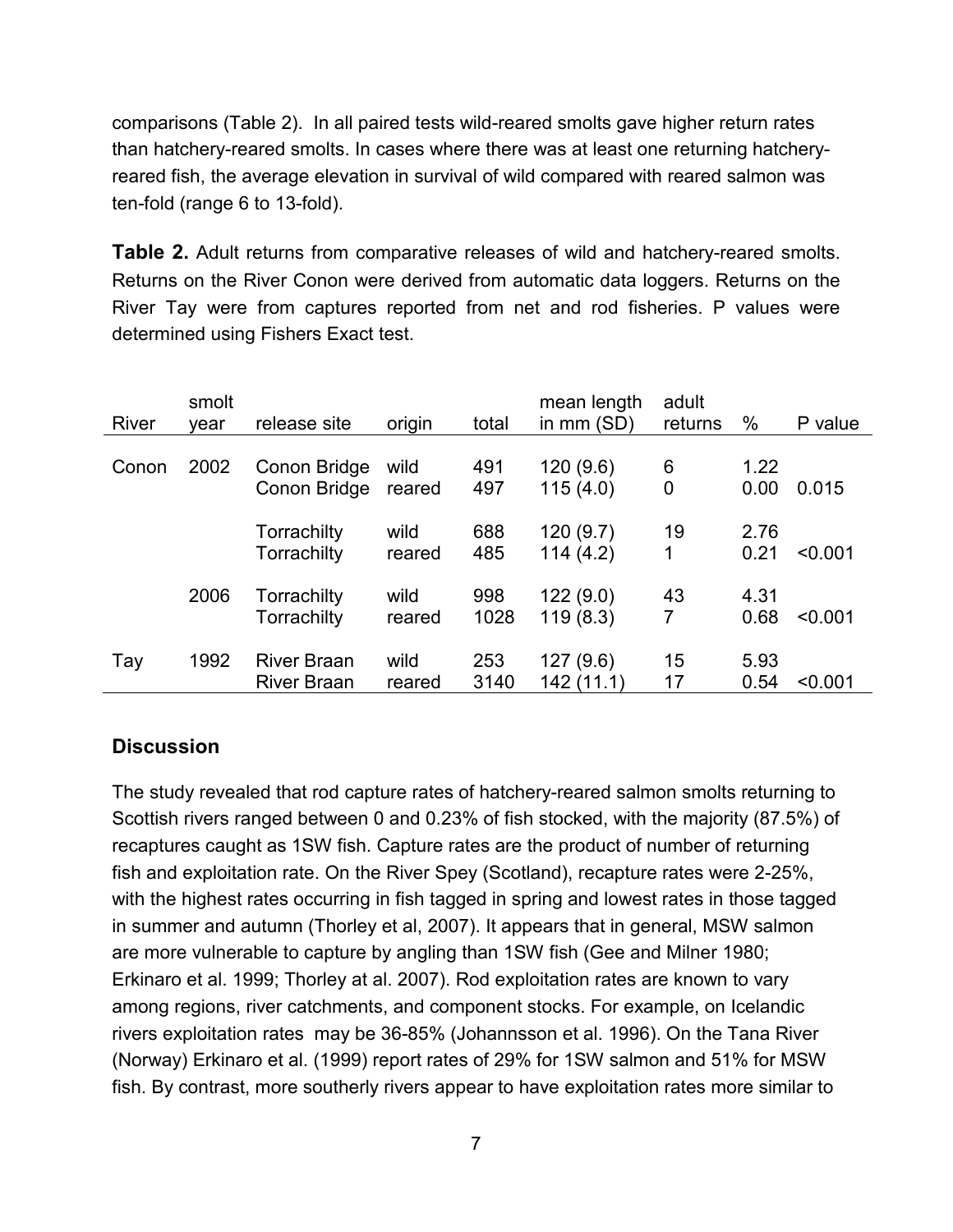those on the Spey. On the River Bush (Ireland), Crozier and Kennedy (2001) found that rod exploitation rates of mainly 1SW fish were 10.9% for wild fish and 11.1% for ranched salmon. Whereas on the River Burrishole (Ireland) exploitation of ranched fish, again predominantly 1SW, was 10.8% (Mills and Piggins, 1983).

The recapture rates of rod-caught fish from CWT tagged smolts reported must be considered minimum values, as it was not possible to account for any non-reporting of tags or tag loss that may have occurred. However, this is not a consideration concerning the PIT tagging experiments on the River Conon in which returning fish were detected automatically. Accounting for expected angler exploitation rates, the low returns of hatchery-reared fish on the Conon are of the same order as those from coded wire tagging experiments.

In comparative tests the magnitude of difference in favour of wild-reared smolts found on Scottish rivers was approximately 10-fold and therefore of similar order but in some cases higher than in other regions. For example, 3-fold on the River Imsa (Norway) (Jonsson et al. 2003) and 4.5-fold on the Simojoki river (northern Finland) (Saloniemi et al., 2004). In Ireland, survival of wild compared to hatchery-reared smolts on the River Bush (Crozier and Kennedy, 1993) was 4 to 8-fold, whereas on the Burrishoole system, return rates of wild smolts were on average 5-fold greater (Piggins and Mills, 1985). On Iceland's Ellioaár River, Isaksson (1979) reports survival of microtagged wild smolts approximately 7-fold higher than directly planted hatchery-reared smolts.

It is well established (Einum and Fleming, 2001; Weber and Fausch, 2003; Jonsson and Jonsson, 2006) that artificial rearing of salmonid fishes affects their subsequent biology. In captivity they are held at high densities relative to wild-reared fish, feed primarily on artificial food and may lack the abilities to recognise and catch wild prey effectively. Compared with wild-reared fish, hatchery-reared salmon are a different shape, have lower swimming capabilities, reduced social awareness, and poorer predator recognition and escape behaviours. Indeed, the overall brain mass is smaller in hatchery than in wild-reared salmonids, probably reflecting the simpler environment in which they grow (Lema et al*.,* 2005; Kihslinger et al*.,* 2006). It appears that the longer fish are kept in artificial rearing facilities before they are released, the less well adapted they are to survival in the wild (Milot et al. 2013; Young, 2013). Therefore, poor survival of hatchery-reared smolts is to be expected. Despite extensive periods of stocking on the Rivers Tyne and Thames (England) with both hatchery-reared parr and smolts as part of a rehabilitation programme, both Milner et al. (2004) and Griffiths et al. (2011)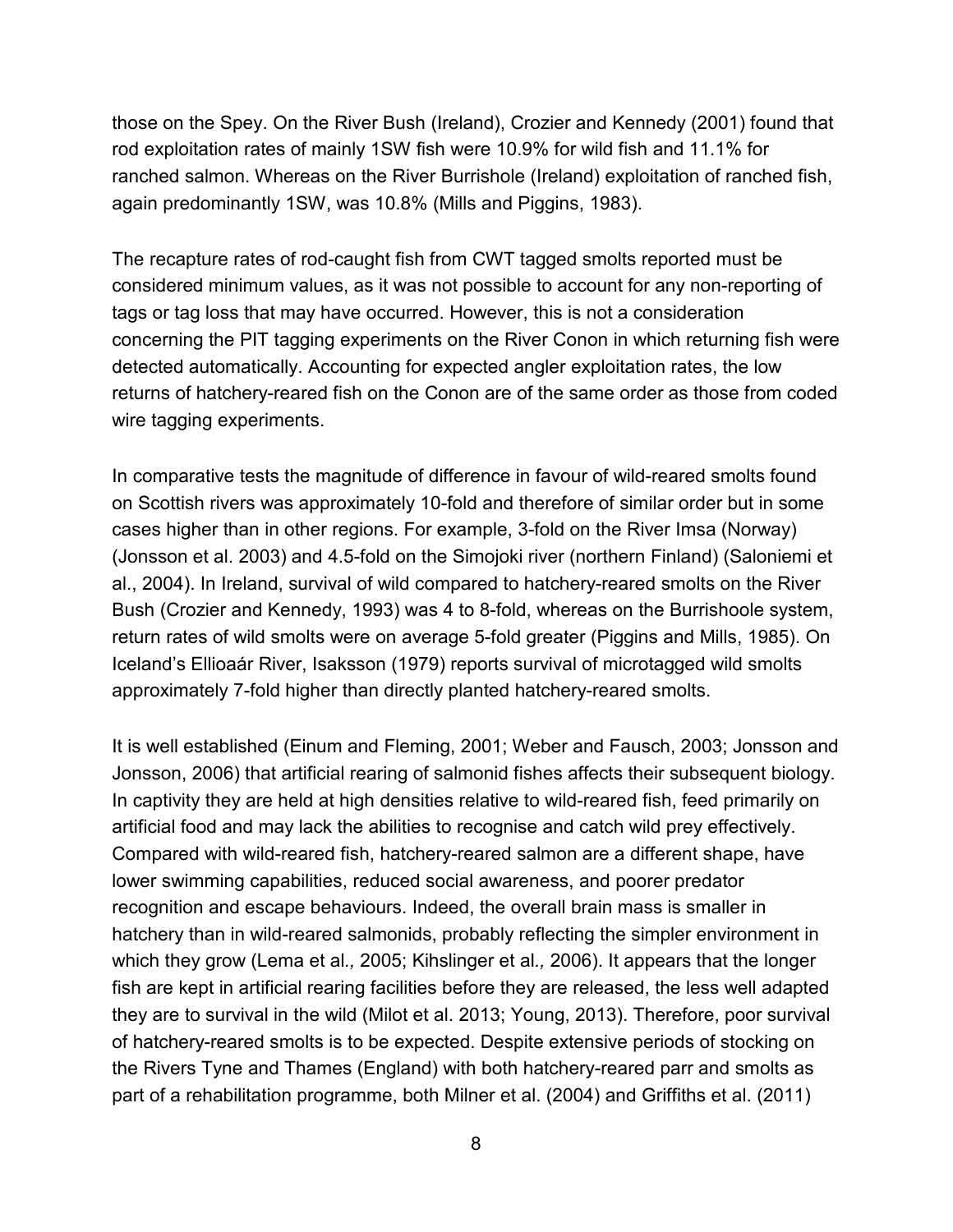concluded that natural processes (recolonisation, improved water quality, better access) were more important to recovery than initial pump-priming with hatchery-reared fish. Similarly, on the River Sundalslagen, western Norway, extensive stocking with hatchery-reared parr and smolts over a ten year period was estimated to have produced between 0.003 (one for c. 33,000 stocked fish) and 0.028% (one for c. 3,570 stocked fish) rod recaptures to the river, and it was concluded that in most years the number of wild fish taken for brood stock exceeded the number of adult fish recaptured from their offspring (Saltveit, 2006).

From a fisheries enhancement perspective, any hatchery programme is usually required to be economically viable. The production of approximately 250 hatchery-reared S1s was required to generate each returning adult to the River Conon. At an assumed exploitation rate by the rods of 10% (similar to rates found in Irish rivers, Mills and Piggins, 1983; Crozier and Kennedy, 2001, and within the range found on the nearby River Spey, Thorley et al*.,* 2007), it would have required the production of 2500 smolts for each rod-caught adult. At an estimated £1.50 smolt<sup>-1</sup> (S. McKelvey, unpublished data) the cost of each rod-caught fish would have been £3750. This cost needs to be weighed against the economic benefits brought to the fishery which, according to Aprahamian et al*.* (2003), can be calculated from the additional number of fish caught multiplied by their capital value. Using a capital value for 1995 of £5925 (Postle and Moore, 1996), it is evident that the proposed capital gain of each ranched fish exceeds the costs of producing it, even before adjusting for inflation. However, it is questionable whether such an approach is robust because the value of the fishery might be maintained only by continual, annual investment. Hence, any capital gain would be outweighed by smolt rearing costs after only two years. An alternative approach is to consider the benefit to households from fishing revenue. Butler et al*.* (2009) calculated that each salmon caught on the River Spey in 2003 was worth £970 to annual household incomes. Using this approach, the annual benefit of each hatchery-reared rod-caught salmon (£970) is far less than the cost of producing it (£3750).

In reality, such simple calculations are unlikely to capture the essence of the values of rearing fish to the economies that they support. For example, there is no account taken of season caught, method of capture or size of fish. All of which may act to influence value. Also, it is unlikely that there is a simple linear relationship between rod catches and expenditure by anglers. In some cases, the fact that fish are being stocked may itself stimulate increased expenditure associated with a fishery, regardless of the actual survival of the fish. However, an understanding of the survival and production costs of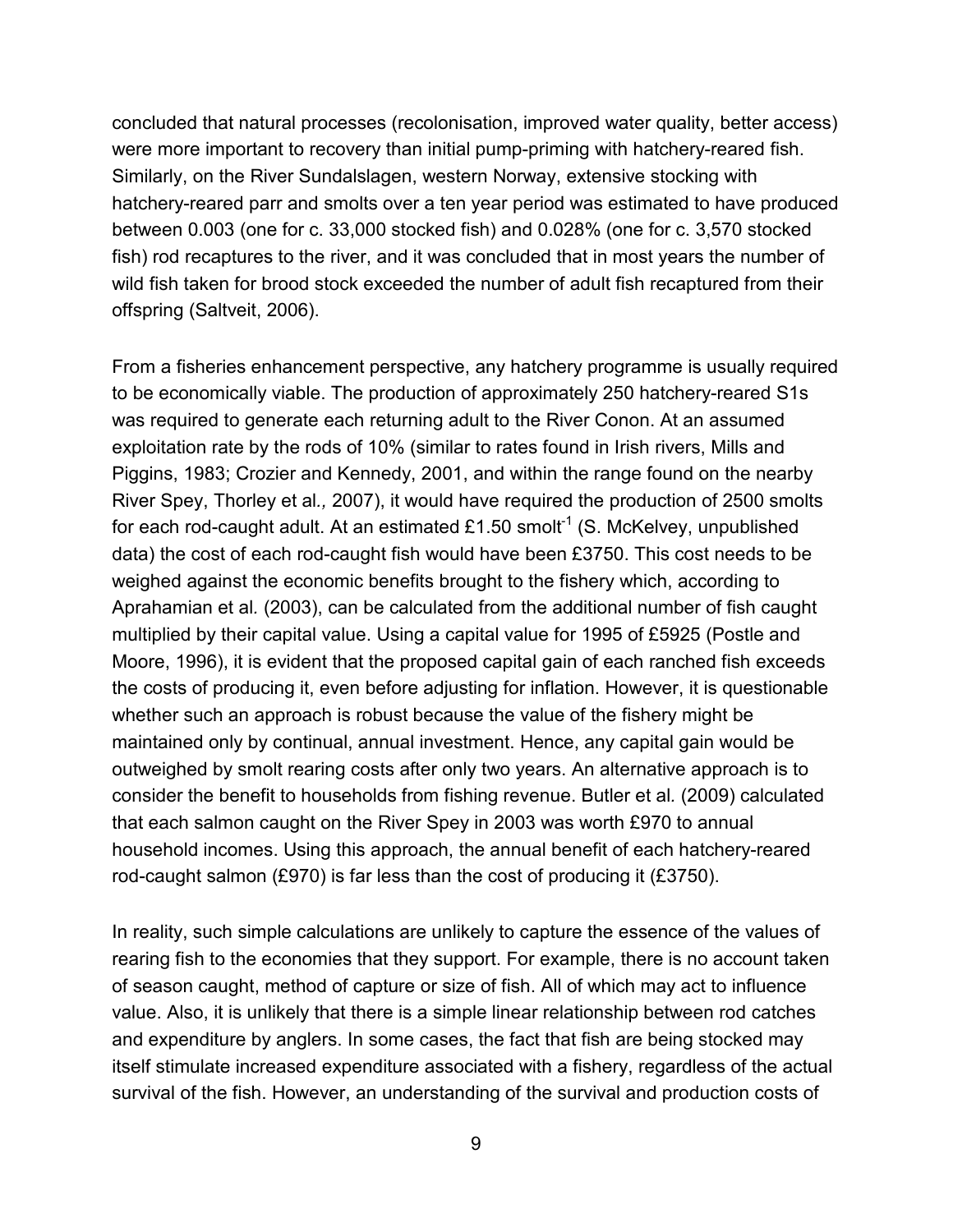hatchery-reared smolts is useful for enabling well-founded decisions on allocation of resources to options for restoring, maintaining and enhancing fisheries.

If ranching salmon is to be employed as a tool for enhancing fisheries in Scotland, then it is probably important to consider what measures can be taken to enhance smolt quality and hence marine survival, and at what additional cost. There are further considerations beyond finance. For example, there is a potential for hatchery-rearing to increase levels of unfit genes in wild populations (Araki et al. 2009; McGinnity et al., 2009; Christie et al. 2012). There may also be potential for large numbers of stocked smolts to attract predators that then deplete numbers of wild-reared salmon. However, the general extent and likelihood of such hazards remains to be evaluated.

#### **Acknowledgements**

We thank Scottish and Southern Energy for financing aspects of the study. We also thank our colleagues Bob Morgan, Gordon Struthers and Alisdair MacDonald for helping to organise and for assisting with the earlier tagging programmes, and Stuart Middlemas for assistance with reporting. The work was carried out with the support of landowners and local fishery managers to whom we are grateful.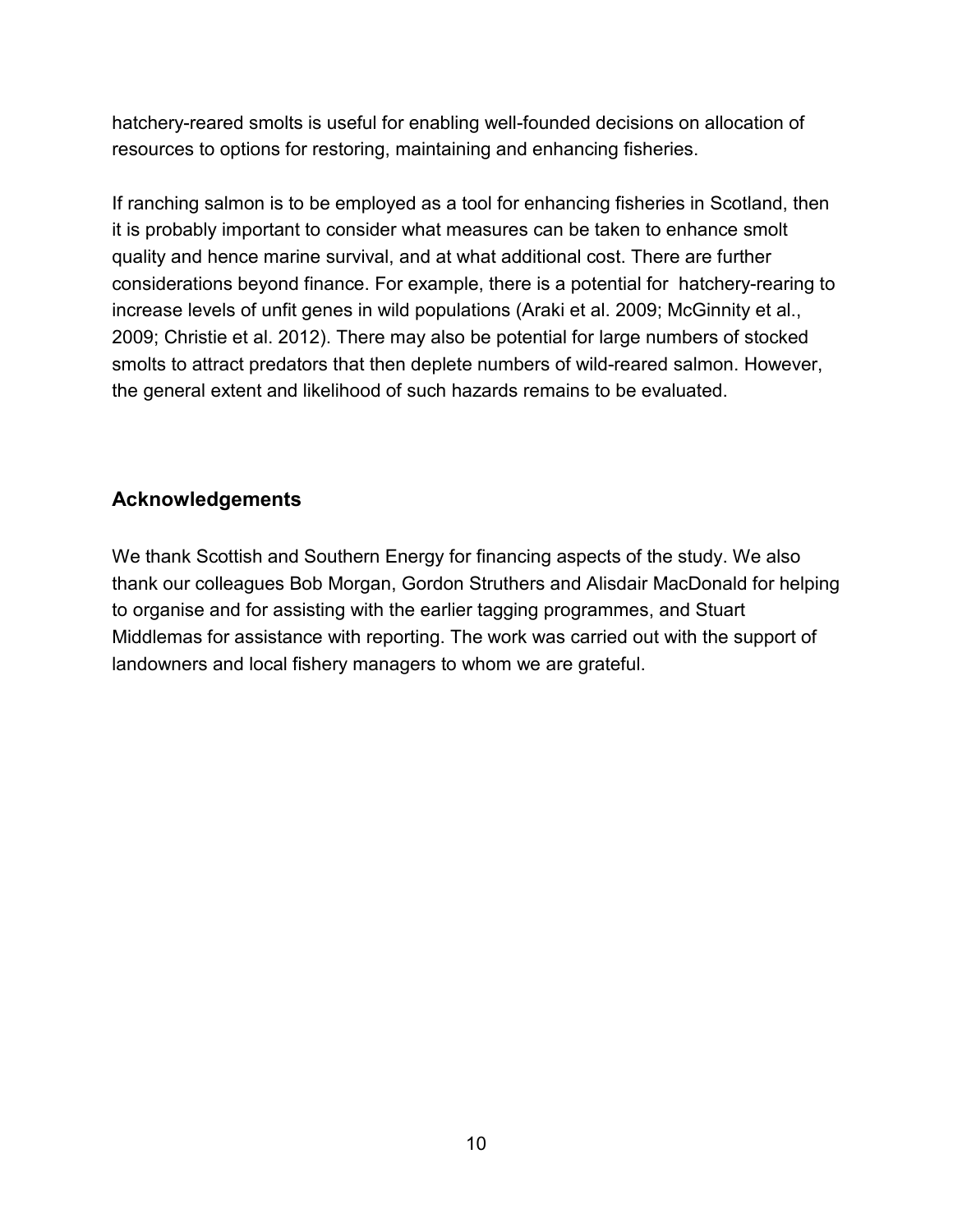#### **References**

Aprahamian, M.W., Martin-Smith K., McGinnity P., McKelvey S. and Taylor J., 2003. Restocking of salmonids- opportunities and limitations. *Fisheries Research,* **62**,211-227 62,211-227.

Araki, H., Cooper B. and Blouin, S., 2009. Carry-over effect of captive breeding reduces reproductive fitness of wild-born descendants in the wild. *Biology Letters,* **5**, 621-624.

Armstrong, J.D. and Nislow, K.H., 2006. Critical habitat during the transition from maternal provisioning in freshwater fish, with emphasis on Atlantic salmon (*Salmo salar*) and brown trout (*Salmo trutta*). *Journal of Zoology*, **269**, 403-413.

Butler, J.R.A., Radford, A., Riddington, G. and Laughton R., 2009. Evaluating an ecosystem service provided by Atlantic salmon, sea trout and other fish species in the River Spey, Scotland: The economic impact of recreational rod fisheries. *Fisheries Research*, **96,** 259-266.

Christie, M.R., Marine, M.L., French, R.A., Waples, R.S. and Blouin, M.S., 2012. Effective size of a wild salmonid population is greatly reduced by hatchery supplementation. *Heredity*, **109**, 254-260.

Crozier, W.W. and Kennedy, G.J.A., 1993. Marine survival of wild and hatchery reared Atlantic salmon (*Salmo salar* L.) from the River Bush, Northern Ireland. In: D. Mills (ed.) Salmon in the Sea and New Enhancement Strategies. Oxford: Fishing News Books, Blackwell Scientific Publications, pp. 139-162.

Crozier, W.W. and Kennedy, G.J.A., 2001. Relationship between freshwater angling catch of Atlantic salmon and stock size in the River Bush, Northern Ireland. *Journal of Fish Biology*, **58**, 240-247.

Davidson, I.C., Cove, R.J., Milner, N.J. and Purvis, W.K. 1996. Estimation of Atlantic salmon (*Salmo salar* L.) and sea trout (*Salmo trutta* L.) run size and angling exploitation on the Welsh Dee, using mark recapture and trap indices. In: I.G. Cowx (ed.) *Stock Assessment in Inland Fisheries*. Oxford: Fishing News Books, Blackwell Scientific Publications, pp 293-307.

Einum, S. and Fleming, I.A. 2001. Implications of stocking: Ecological interactions between wild and released salmonids. *Nordic Journal of Freshwater Research*, **75**, 56- 70.

Erkinaro, J., Økland, F., Moen, K. and Niemelä, E., 1999. Return migration of the Atlantic salmon in the Tana River: distribution and exploitation of radiotagged multi-seawinter salmon. *Boreal Environment Research*, **4**, 115-124.

Gee A.S. and Milner, N.J. 1980. Analysis of 70-year catch statistics for Atlantic salmon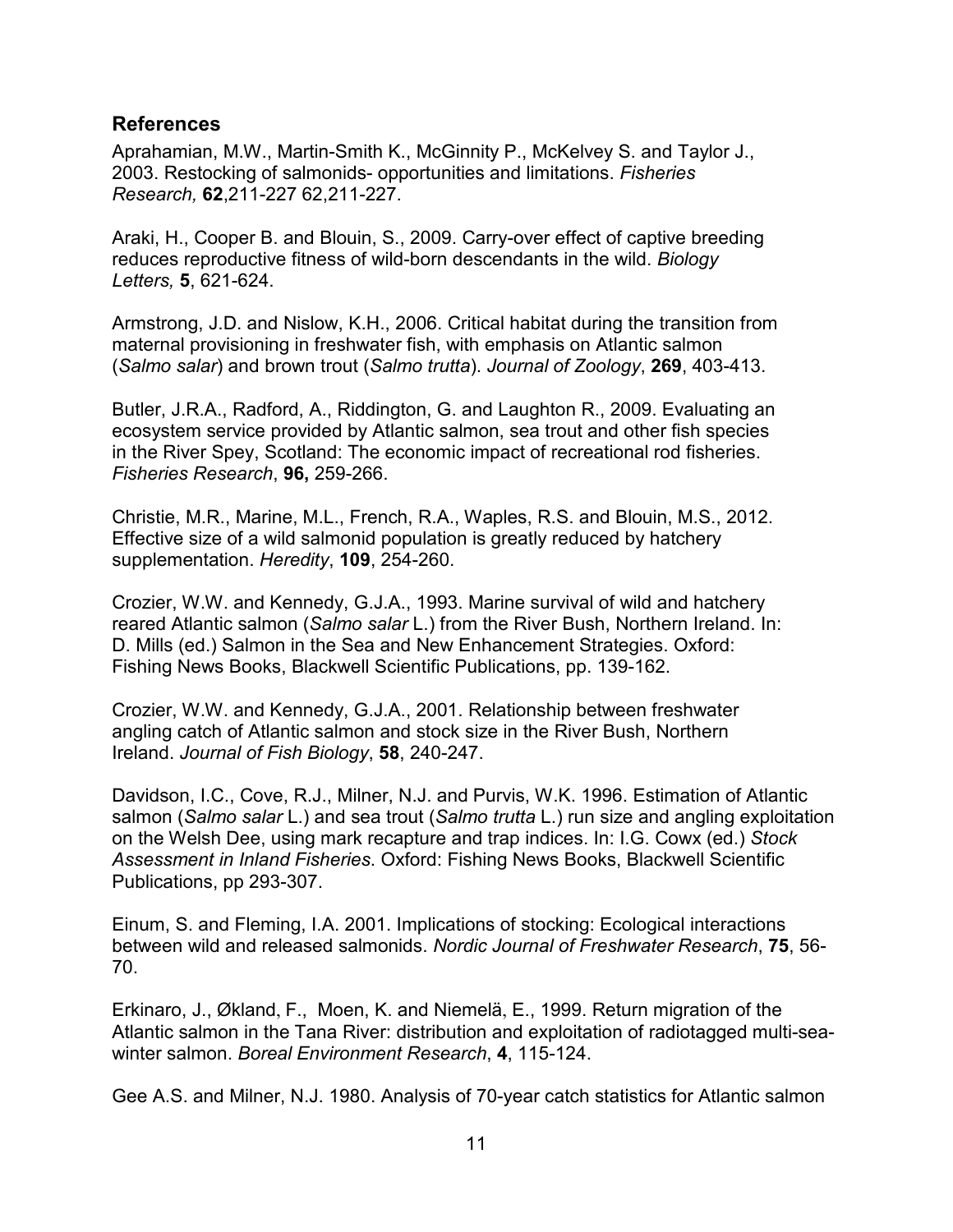(*Salmo salar*) in the River Wye and its implications for management of the stocks. *Journal of Applied Ecology*, **17**, 41-57.

Griffiths, A.M., Ellis, J.S., Clifton-Dey, D., Machado-Schiaffino, G., Bright, D., Garcia-Vazquez, E. and Stevens, J.R., 2011. Restoration versus recolonisation: The origin of Atlantic salmon (*Salmo salar* L.) currently in the River Thames. *Biological Conservation*, **144**, 2733-2738.

Hasler, A. D. and Scholz, A. T., 1983. Olfactory Imprinting and Homing in Salmon. Berlin: Springer-Verlag.

ICES, 2014. Report of the Working Group on North Atlantic Salmon (WGNAS), 19–28 March 2014, Copenhagen, Denmark. ICES CM 2014/ACOM:09. 433 pp.

Isaksson, A., 1979. Salmon Ranching in Iceland. Journées d'étude Aquaculture extensive et repeuplement-Brest, 29-31 mai 1979.

Johannsson, M., Isaksson, A., Ellidason, Th. and Osakarsson, S., 1996. Maintenance of angling through smolt releases in the Ranga river in southern Iceland. ICES CM 1996/M:6

Jonsson, B. and Jonsson, N., 2006. Cultured Atlantic salmon in nature: a review of their ecology and interaction with wild fish. *ICES Journal of Marine Science,* **63**,1162-1181.

Jonsson, N., Jonsson B. and Hansen, L.P., 2003. The marine survival and growth of wild and hatchery-reared Atlantic salmon. *Journal of Applied Ecology,* **40**, 900-911.

Kihslinger, R.L., Lema, G.A. and Nevit, G.A., 2006. Environmental rearing conditions produce forebrain differences in wild Chinook salmon *Oncorhynchus tshawytscha. Comparitive Biochemistry and Physiology*, **145**, 145-151.

Lema, S.C., Hodges, M.J., Marchetti, M.P. and Nevit, G.A., 2005. Proliferation zones in the salmon telencephalon and evidence for environmental influence on proliferation rate. *Comparative Biochemistry and Physiology – Molecular and Integrative Physiology,* **141**, 327-335.

McGinnity, P., Jennings, E., deEyto, E., Allot, N., Samuelsson, P., Rogan, G., Whelan K. and Cross T., 2009. Impact of naturally spawning captive-bred Atlantic salmon on wild populations: depressed recruitment and increased risk of climatemediated extinction. *Proceedings of the Royal Society*, **276**, 3601-3610.

Metcalfe, N. B., Valdimarsson, S. K. and Morgan, I. J., 2003. The relative roles of domestication, rearing environment, prior residence and body size in deciding territorial contests between hatchery and wild juvenile salmon. *Journal of Applied*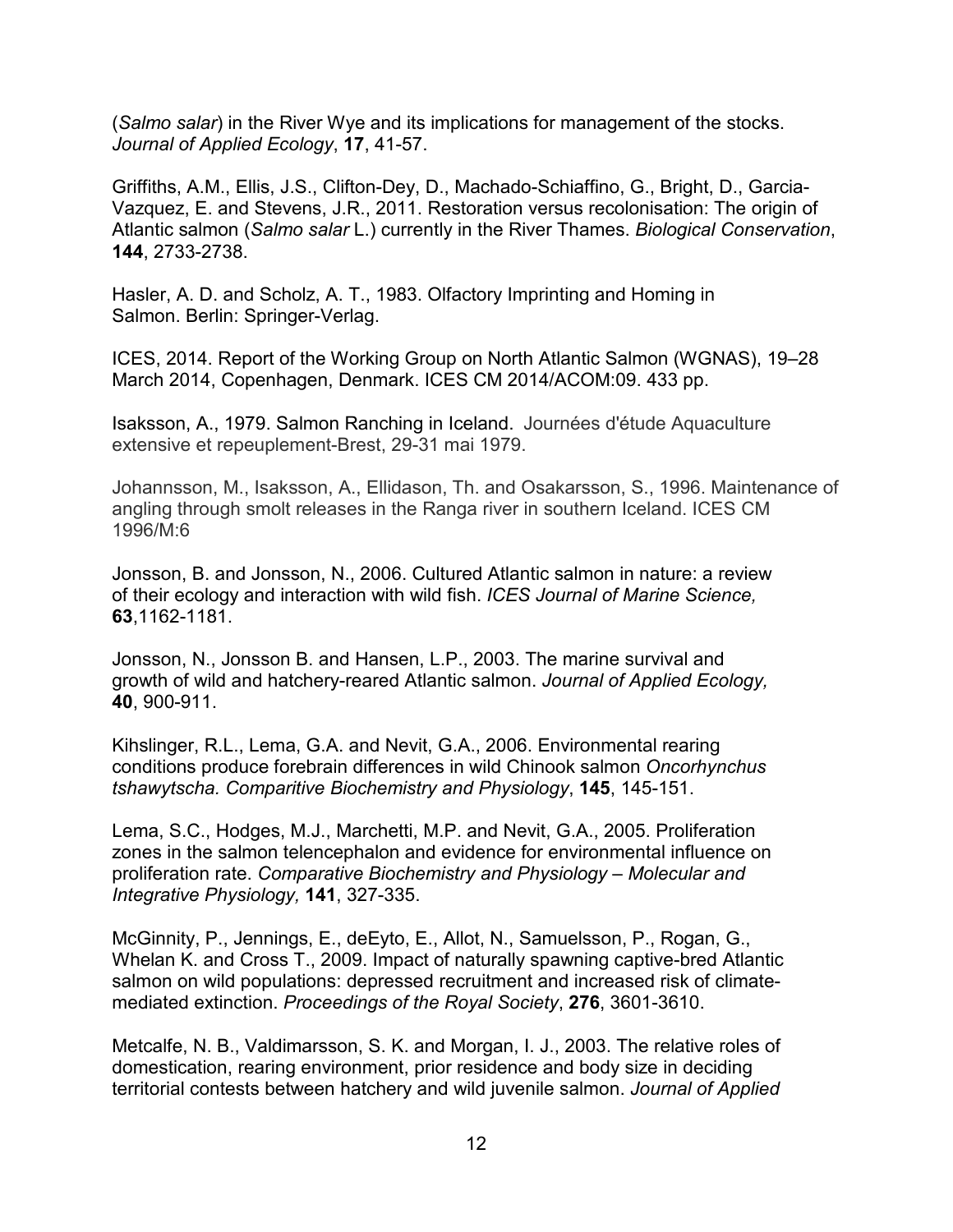*Ecology,* **40**, 535–544.

Milot, E., Perrier, C., Papillon, L., Dodson, J.J. and Bernatchez , L., 2013. Reduced fitness of Atlantic salmon released in the wild after one generation of captive breeding. *Evolutionary Applications,* **6**, 472-485.

Mills, C.P.R. and Piggins, D.J., 1983. The release of reared salmon smolts (*Salmo salar* L.) into the Burrishoole River system (western Ireland) and their contribution to the rod and line fishery. *Fisheries Management*, **14**, 165-175.

Milner, N.J., Russell, I.C., Aprahamian, M., Inverarity, R., Shelley, J. and Rippon, P. 2004. The role of stocking in the recovery of the River Tyne salmon fisheries. Technical Report No. 2004/1. Environment Agency. 68 pp.

Piggins, D.J. and Mills, C.P.R., 1985. Comparative aspects of the biology of naturally produced and hatchery reared Atlantic salmon smolts (*Salmo salar* L.). *Aquaculture*, **45**, 321-333.

Postle, M. and Moore, L., 1996. Economic evaluation of recreational fisheries. In: P.Hickley & H.Tompkins (eds) Recreational Fisheries; Social, Economic and Management Aspects. Oxford: Fishing News Books, Blackwell Science, pp. 184– 199.

Saloniemi, I., Jokikokko, E., Kallio-Nyberg, I., Jutila, E. and Pasanen, P., 2004. Survival of reared and wild Atlantic salmon smolts: size matters more in bad years. *ICES Journal of Marine Science*, **61,** 782-787.

Saltveit , S.J., 2006. The effects of stocking Atlantic salmon (*Salmo salar)* in a Norwegian regulated river. *Fisheries Management and Ecology*, **13**, 197-205.

Thorley, J.L., Youngson, A.F. and Laughton, R., 2007. Seasonal variation in rod recapture rates indicates differential exploitation of Atlantic salmon, *Salmo salar*, stock components. *Fisheries Management and Ecology*, **14**, 191-198.

Weber, E.D. and Fausch, K.D., 2003. Interactions between hatchery and wild salmonids in streams: differences in biology and evidence for competition. *Canadian Journal of Fisheries and Aquatic Sciences*, **60**, 1018-1036.

Young, K.A., 2013. The balancing act of captive breeding programmes: salmon stocking and angler catch statistics. *Fisheries Management and Ecology*, **20**, 434-444.